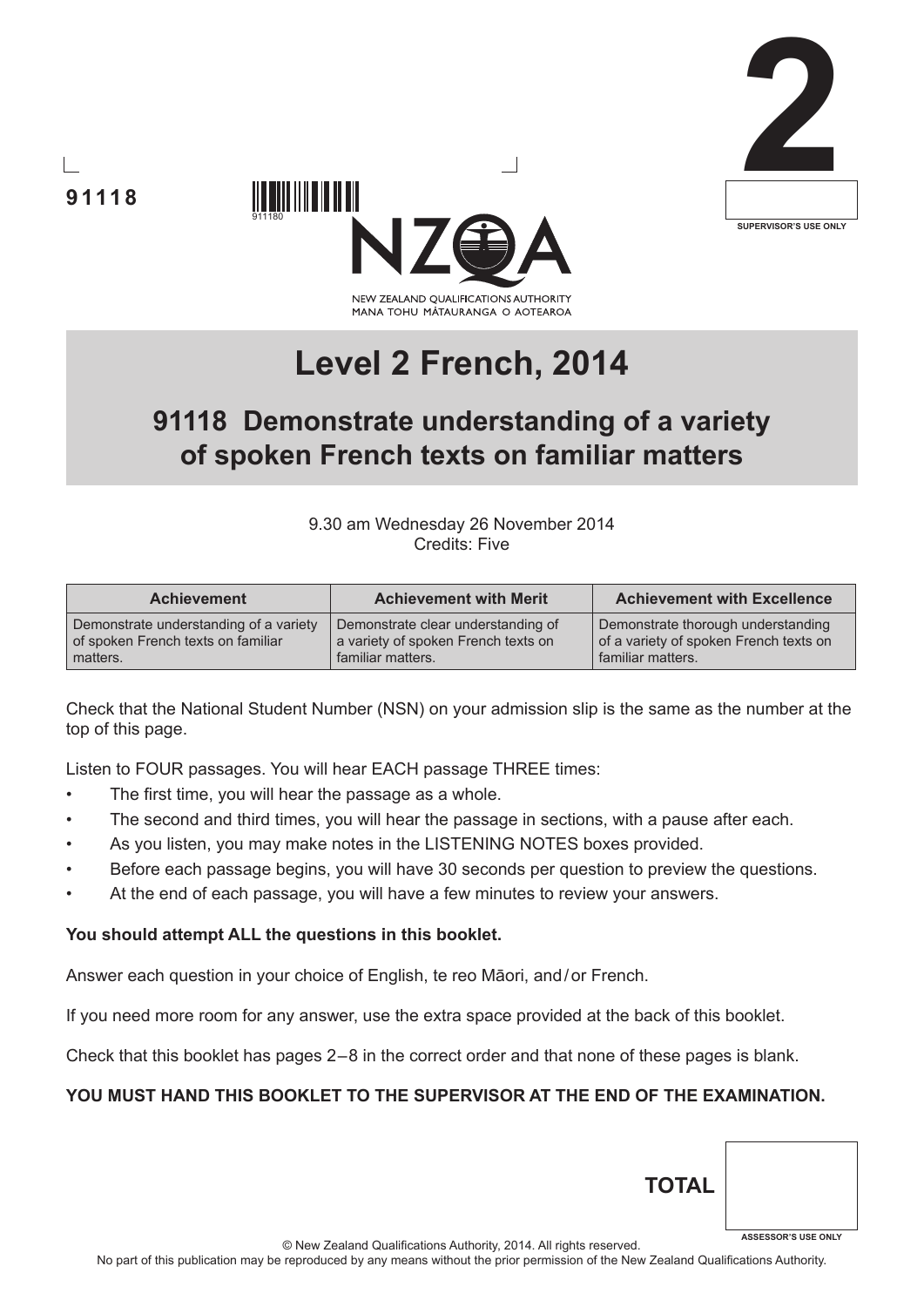## **FIRST PASSAGE: Les bonnes actions/***Random acts of kindness*

Listen to this podcast about Hélène Dupont, a French student. Question One is based on this passage. Answer the question in your choice of English, te reo Māori, and/or French. You now have 30 seconds to read the question.

**LISTENING NOTES**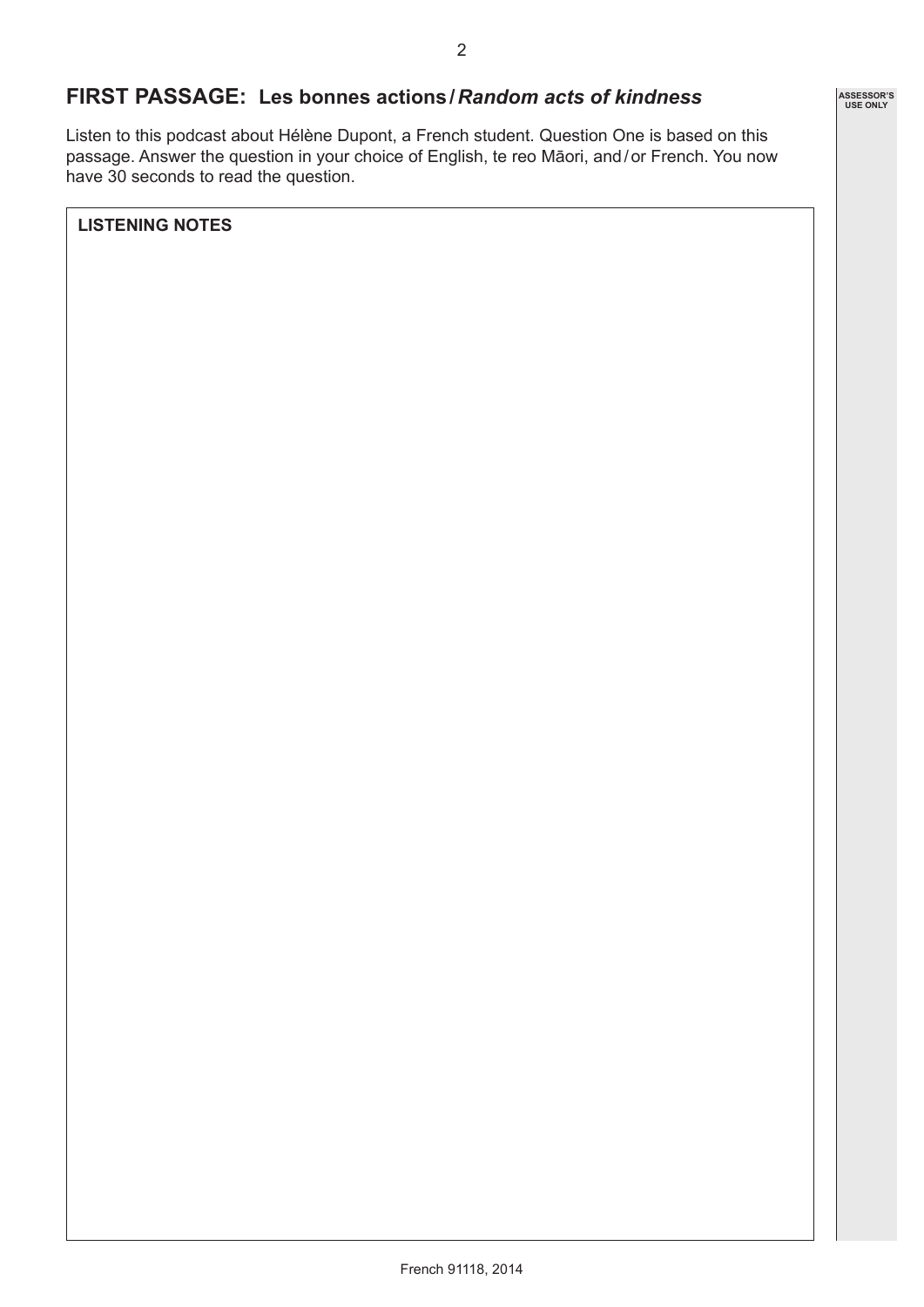**ASSESSOR'S USE ONLY**

## **QUESTION ONE**

- (a) Expliquez comment les efforts d'Hélène ont aidé : *Explain how Hélène's efforts helped:*
	- (i) Les gens de son immeuble : *The people in her building:*

(ii) Les gens de son quartier : *The people in her area:*

(iii) Sa famille et ses amis : *Her family and friends:*

(b) Un proverbe est une phrase qui contient une morale ou une vérité que l'on juge utile de rappeler. En utilisant le texte, créez un proverbe au sujet de donner de l'aide aux autres.  *A proverb is a phrase that contains a moral or a truth that is deemed useful to remember. Using the text, create a proverb about helping others.*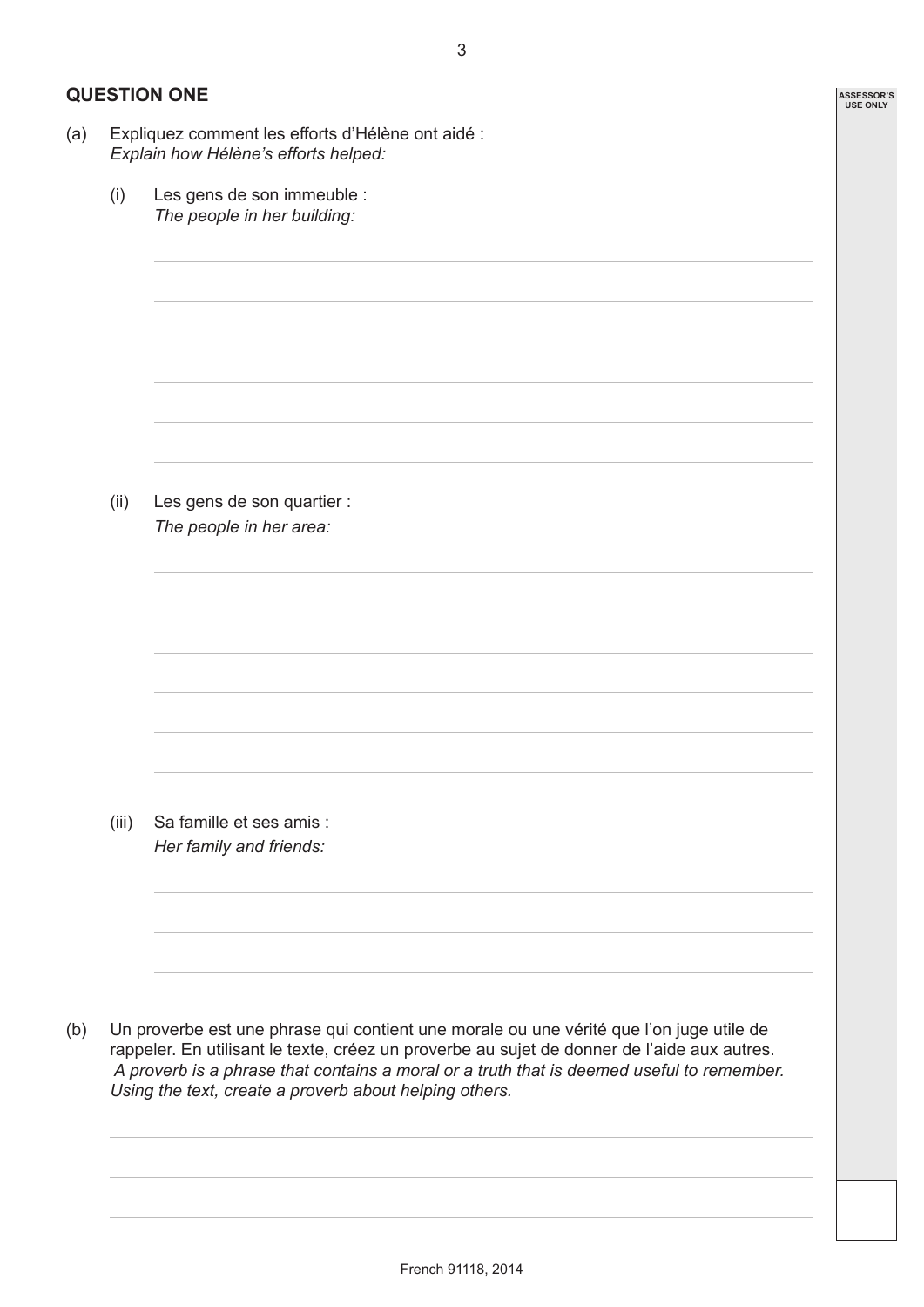## **SECOND PASSAGE: Wwoofing**

Listen to this interview with a New Zealand family Wwoofing in France. Question Two is based on this passage. Answer the question in your choice of English, te reo Māori, and/or French. You now have 30 seconds to read the question.

#### **QUESTION TWO**

Décrivez le genre de personne qui aimerait faire du Wwoofing. *Describe the kind of person who would like to participate in Wwoofing.*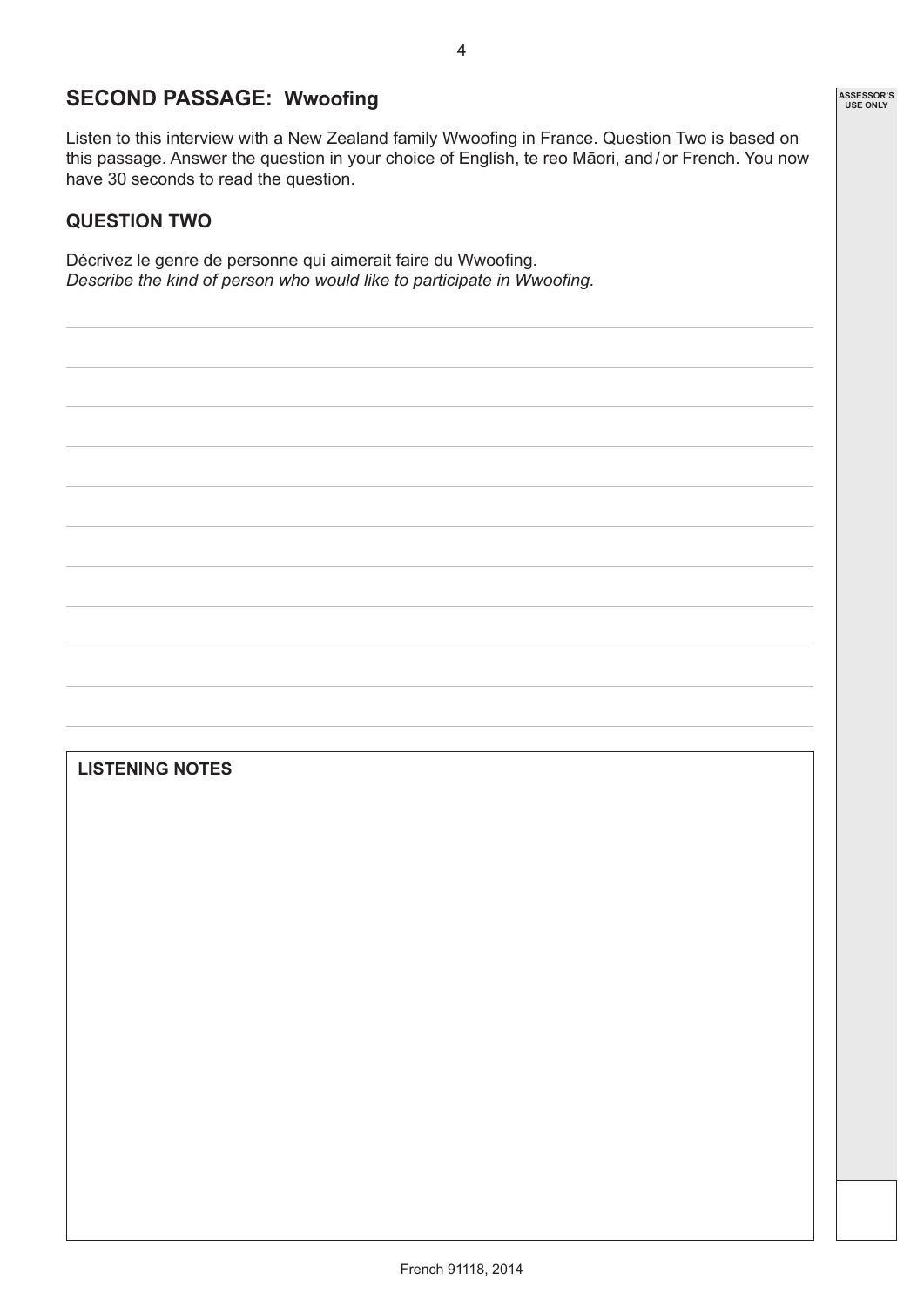## **THIRD PASSAGE: Wwoofing continued**

This is the continuation of an interview with a New Zealand family Wwoofing in France. Question Three is based on this passage. Answer the question in your choice of English, te reo Māori, and/or French. You now have 30 seconds to read the question.

#### **Glossed vocabulary**

Maillot de bain bathing suit

#### **QUESTION THREE**

Comment est-ce que la vie quotidienne est différente pour cette famille depuis qu'ils habitent en France ? *How is daily life different for this family since they have lived in France?*

Les enfants / *the children:*

Les parents /*the parents:*

**LISTENING NOTES**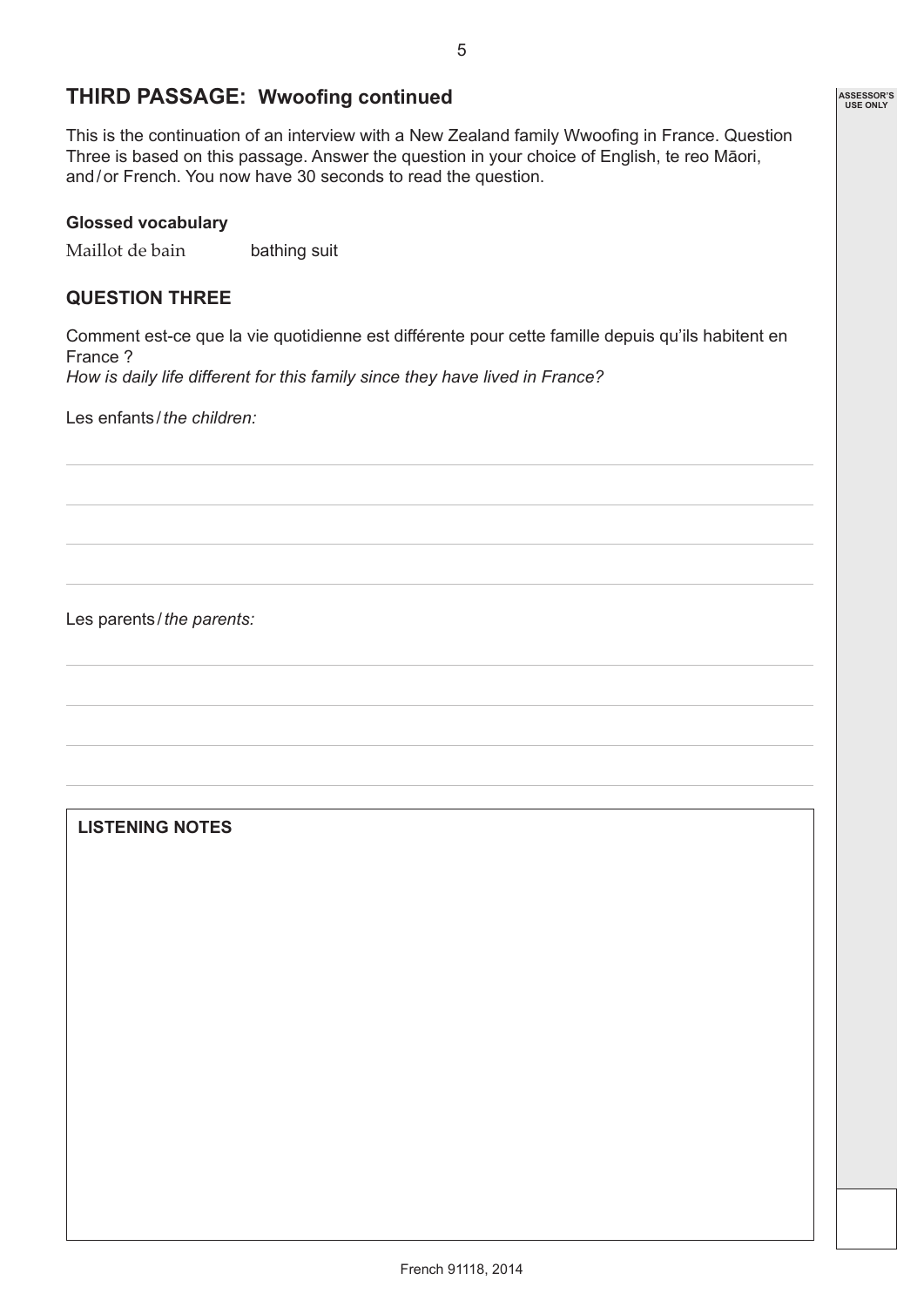## **FOURTH PASSAGE: Keven Mealamu parle de la Première Guerre Mondiale/** *Keven Mealamu speaks about the First World War*

The All Blacks were in Paris in November 2013 as part of the World War One centenary commemorations. Listen to this speech that current All Black Keven Mealamu gave. Question Four is based on this passage. Answer the question in your choice of English, te reo Māori, and/or French. You now have 30 seconds to read the question.

#### **Glossed vocabulary**

| Guerre | war |
|--------|-----|

Dave Gallaher was a captain of the All Blacks

#### **LISTENING NOTES**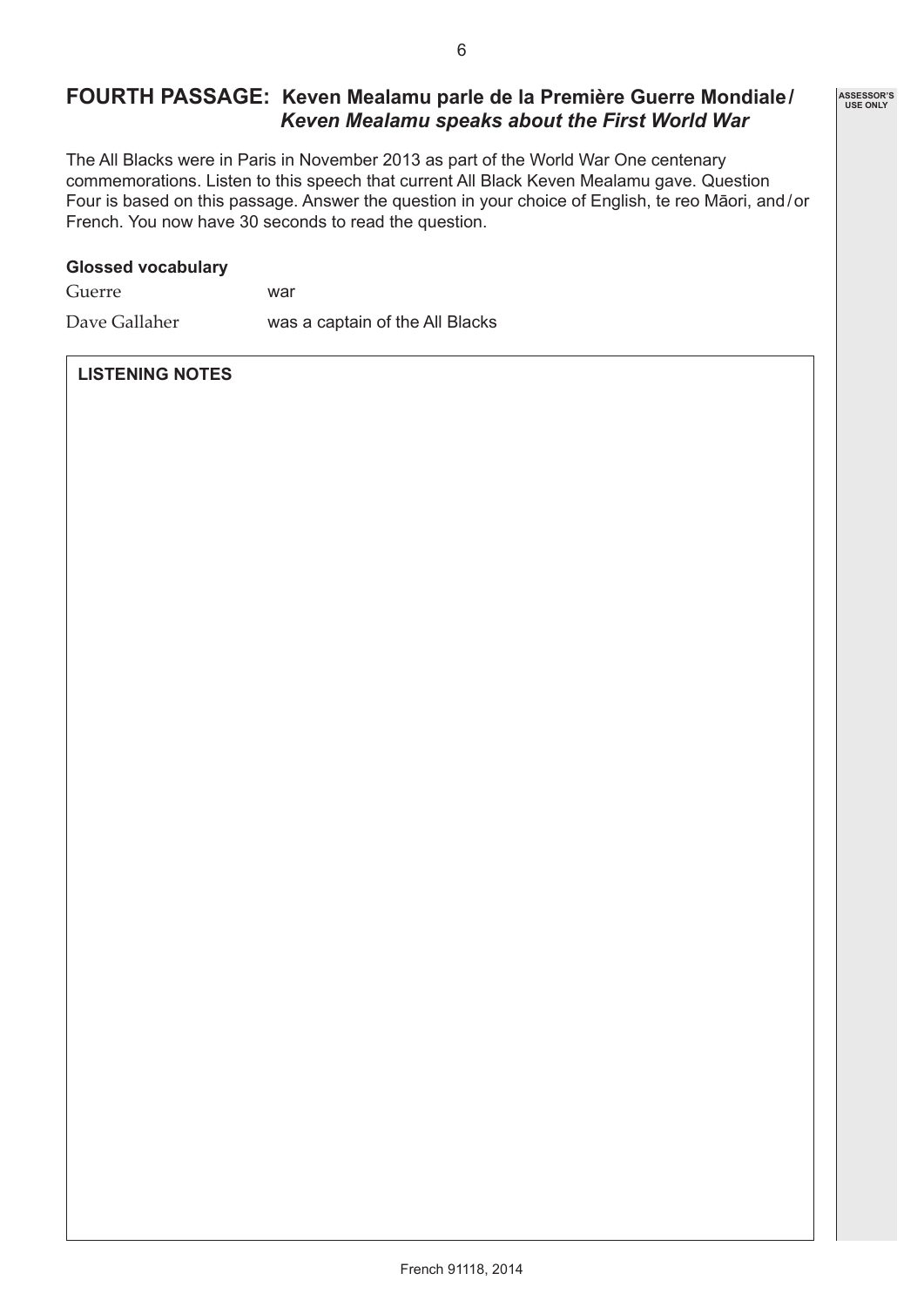## **QUESTION FOUR**

(a) Comment est-ce que vous savez que la Nouvelle-Zélande a joué un rôle important pendant la Première Guerre Mondiale ?

*How do you know that New Zealand played an important role in World War One?*

(b) Est-ce que vous pensez que l'histoire de Dave Gallaher a un impact sur les All Blacks d'aujourd'hui ? Justifiez votre opinion. *Do you think that the story of Dave Gallaher has an impact on the All Blacks of today? Justify your opinion.*

(c) Quels comparaisons et/ou contrastes peuvent être faites entre les All Blacks d'aujourd'hui et les soldats qui étaient dans la Première Guerre Mondiale ? *What comparisons and/or contrasts can be made between today's All Blacks and the soldiers who fought in World War One?*

7